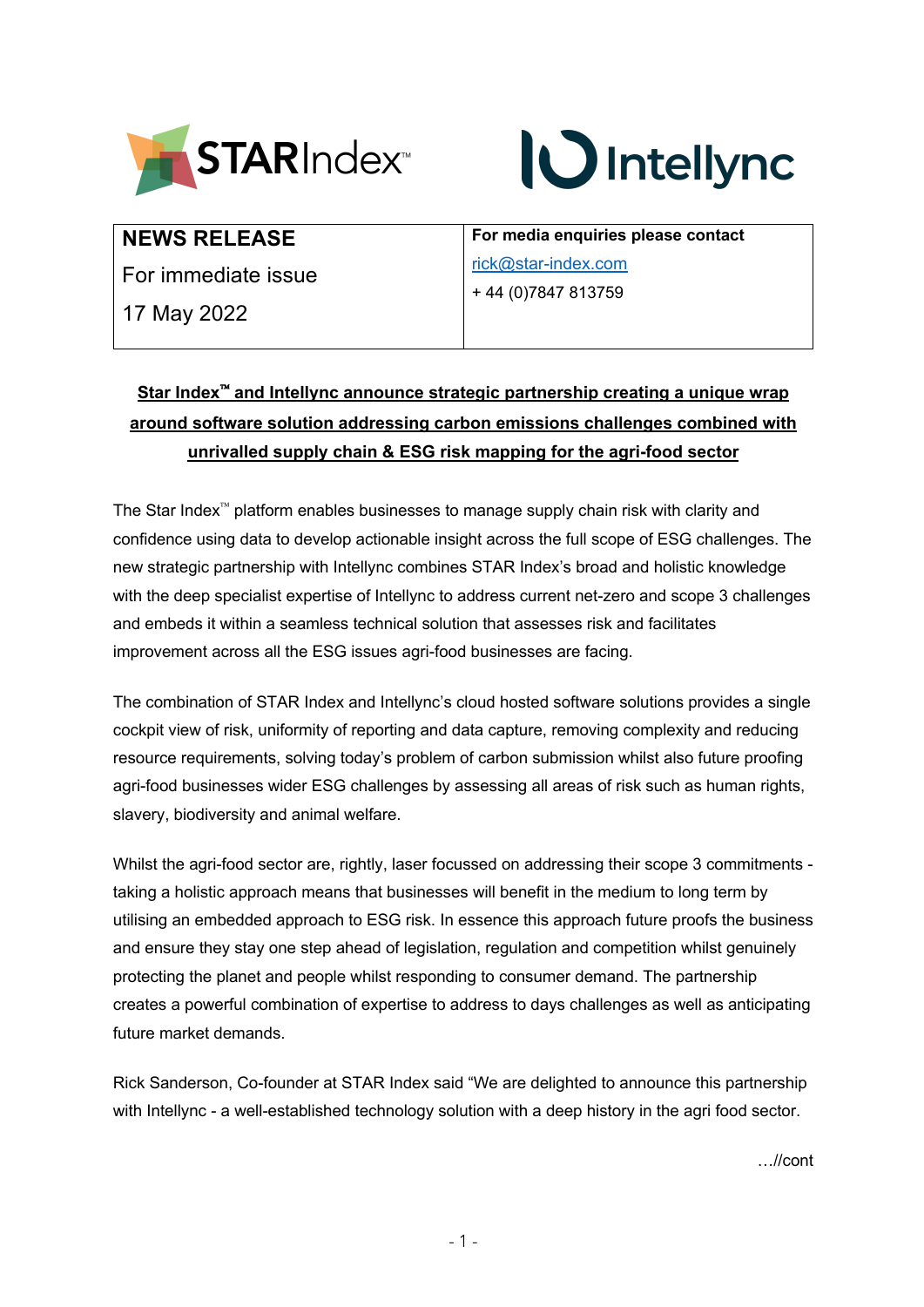



Intellync's technology very much complements the STAR Index to deliver a truly best in class

solution for our customers. The partnership will be particularly valuable in the Agri-food space where we both have a rich heritage and longstanding mutual customers."

"Intellync are pleased to enter this strategic partnership with Star Index. Pairing the two businesses core capabilities, systems, and experience in the food-Agri sectors provides customers with access to additional value add services to meet their wider ESG reporting needs" said Simon Phelps, Commercial Director at Intellync.

The Partnership active immediately hopes to transform the approach of agri-food businesses from having a very narrow focus on addressing scope 3 emissions to taking a holistic single cockpit view of risk providing uniformity of data capture and reporting, and removing complexity, in order to future proof their business – acting today for a brighter tomorrow.

**For media enquiries please contact** 

rick@star-index.com + 44 (0)7847 813759

## **NOTES FOR EDITORS**

#### About Intellync

An AB Agri Company Innovation Way Peterborough PE2 6FL **m** +44 (0)7912 669076 **p** +44 (0)1733 871074 **w** www.intellync.com

(1) Intellync, an AB Agri company: Overview | LinkedIn

Intellync is a specialist supply chain management company, enabling retailers, brand owners and manufacturers to navigate through complex issues in their supply chain and deliver positive impacts to their stakeholders.

We create economic, environmental and social value by implementing farm and supply chain programmes worldwide and providing modular tools that can be tailored to deliver Continuous

…//cont.